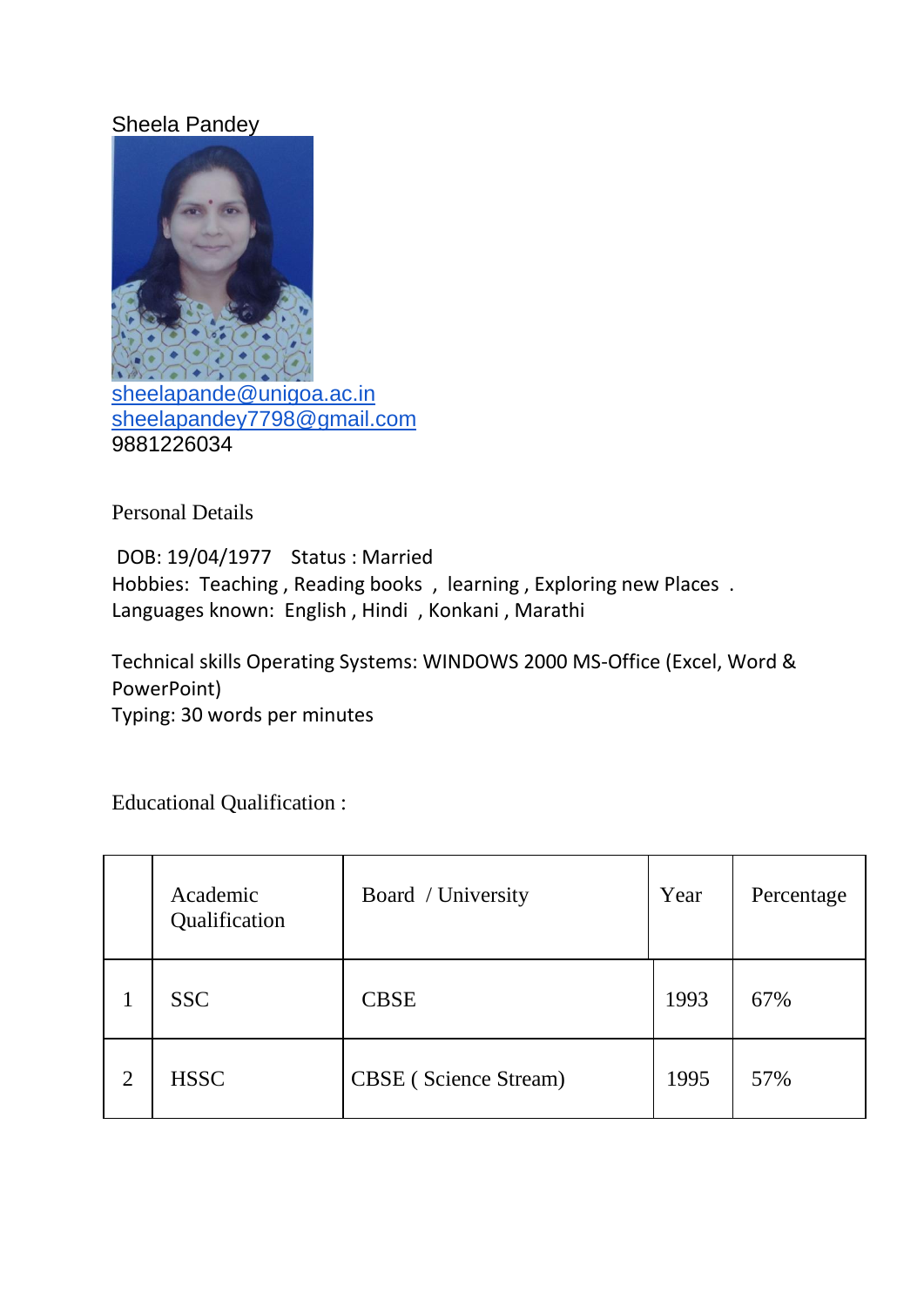| 3              | <b>BA</b> (English<br>Hons) | <b>IGNOU</b>                                   | 2002 | 59% |
|----------------|-----------------------------|------------------------------------------------|------|-----|
| $\overline{4}$ | MA (English<br>Literature)  | Goa University                                 | 2019 | 72% |
| 5              | <b>SET</b>                  | Savitribai Phule University<br>state<br>Agency |      | 56% |

## **Work Experience** :

 Teaching Tenth Standard : Maths , Science and English at Sheela Coaching Classes at New Vaddem , Vasco for 17 years. . (March 2003 - March 20 )

- · Employed at IGCSE School Keshar Academy of Learning is at a Cambridge International Centre as a Maths Teacher for Tenth standard at Ranghavi Estate for a period of 2 years and nine months.  $(7<sup>th</sup>$  April 2014 to  $31^{\text{st}}$  Dec 2016).
- · Employed at M.ES College , Zuarinagar for the period of six months as English Assistant Professor on Lecture Basis ( $9<sup>th</sup>$  Dec2019 to  $2<sup>nd</sup>$  may 2020.)
- · Employed at Swami Brahmanand Mahavidyalaya Sanskrit College as English Assistant Professor for the period of eight months. ( 18/02/2021 -10/10/2021 )

## **Other Experience :**

 Organised and Conducted Advance Memory three days Workshop at Tilak Maidan Conference hall for students above 14 years on 12/04/2008 13/04 /2008 and 14/04/2008.